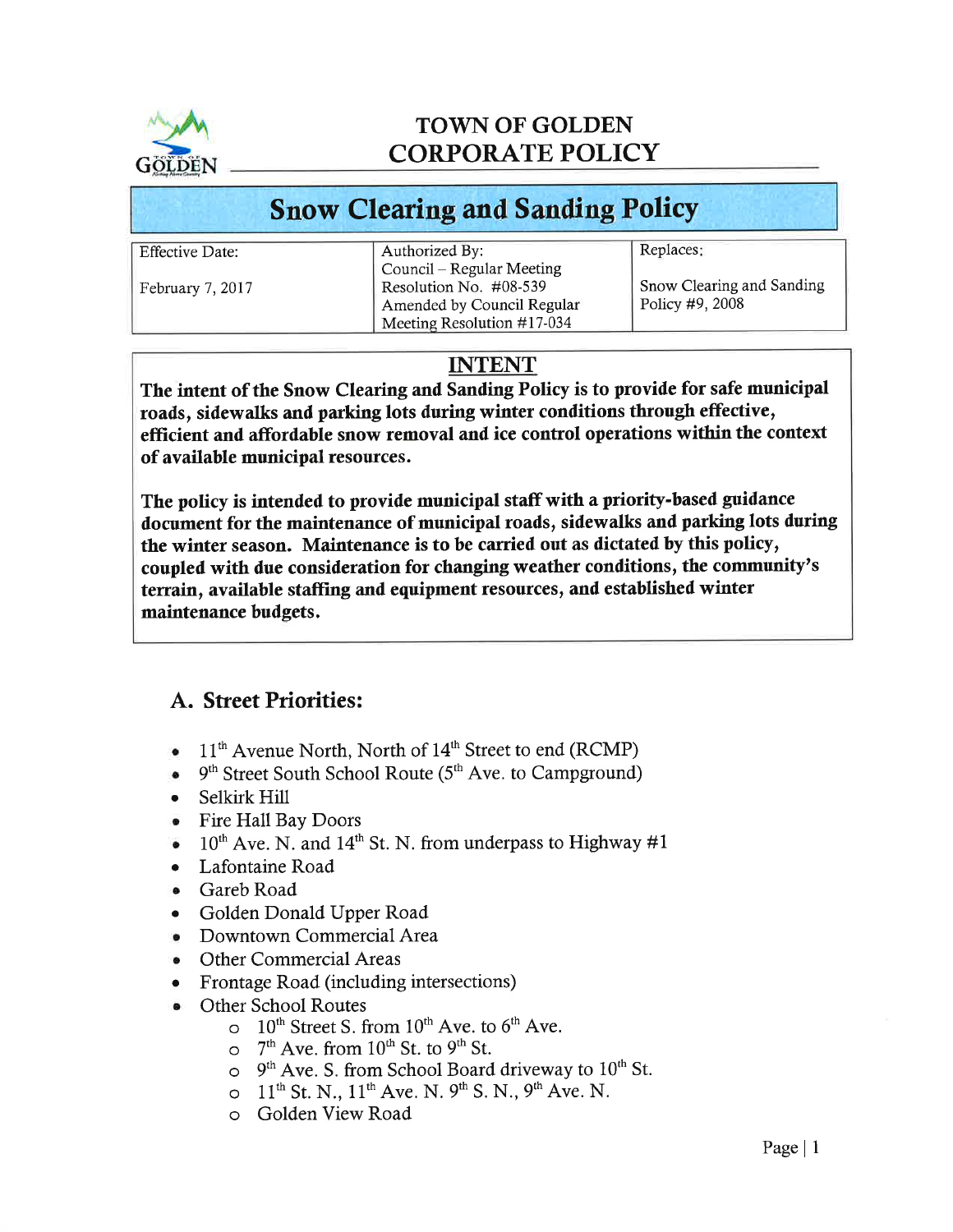- o Pine Drive, Deere Ridge and Canyon Ridge area.
- o Reflection Lake Rd. to Town boundary
- Ski Hill Road  $7<sup>th</sup>$  Street N. to Columbia River bridge
- Remainder of streets (Routes may be adjusted around garbage and recycling pickup)
- Town Hall, Fire Hall parking lots
- o Arena parking lot, curling rink parking lot and outdoor rinks
- . Lanes
- o Airport Road and Airport
	- o Kamloops Flight Centre to be notified:
		- $\blacksquare$  when equipment is on runway
		- **when snow is on runway**
		- ' when runway has been cleared

## B. Sidewalk Priorities:

Snow will be removed from sidewalks by the Town

- North Downtown
- $\bullet$  10<sup>th</sup> Ave. S. to 9<sup>th</sup> St. S
- $\bullet$  9<sup>th</sup> Street S.
- Selkirk Hill
- o Remaining commercial arca
- o Golden Hill Pathway
- Remainder of walks and pathways (as time and conditions allow)

#### C. Sanding:

Sanding may be done as required for safety on sidewalks, within parking lots, on roadway hills, and at street intersections.

The use of sand, salt and Calcium Chloride will be minimized and normally restricted to use on inclines, intersections and other areas posed to present serious safety hazards.

Traction material shall not be applied along flat roads without the prior authorization of the Manager of Operations.

Applied salt and sand volumes will be recorded by operators each shift.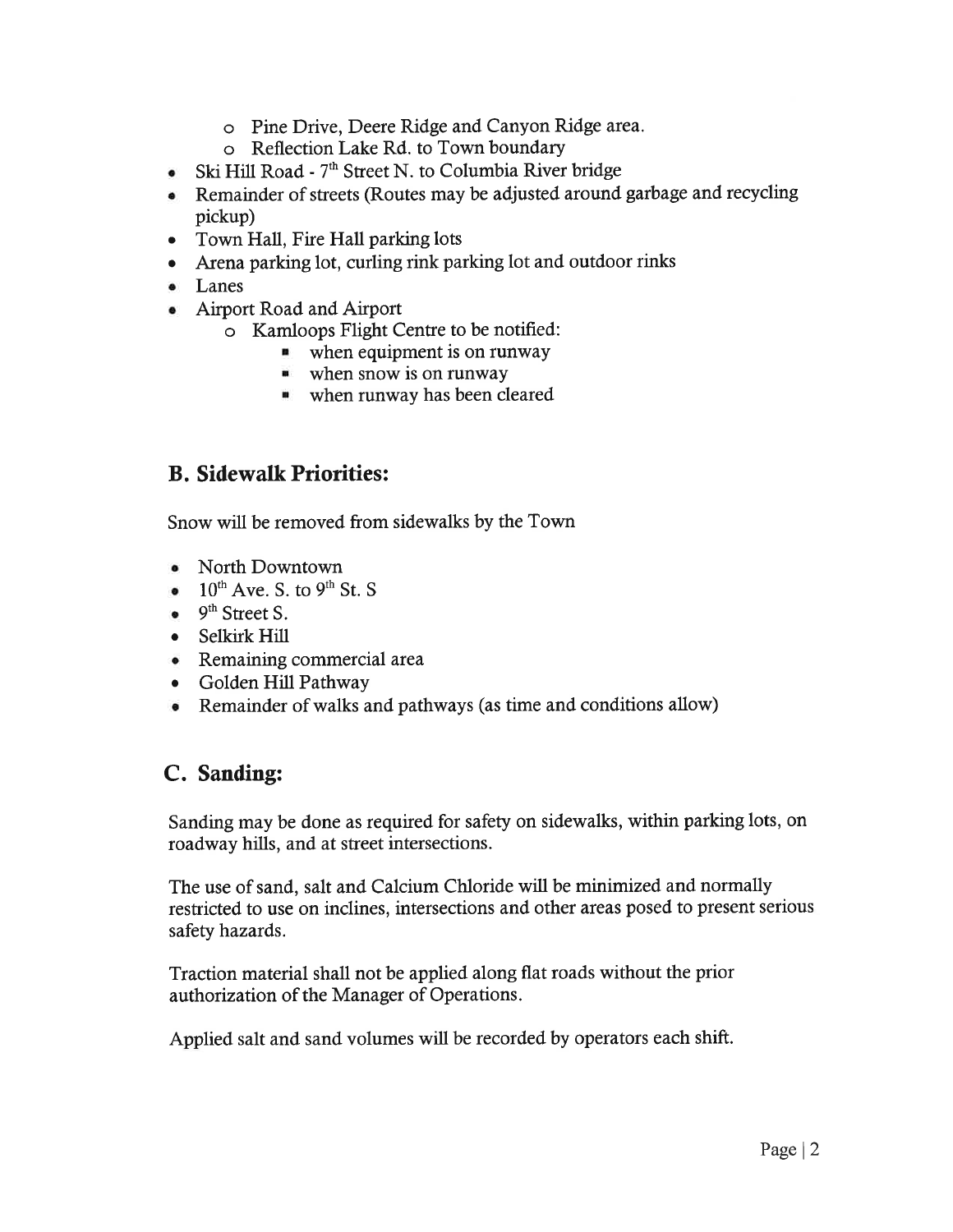## D. Senior and Handicap Driveway Windrow Clearing:

By approved application, windrows blocking driveways of senior citizens or handicapped persons will be removed by the Town following priority snow removal and sanding of streets and sidewalks.

- o A senior is defined as a primary resident of a residential property, 65 years or older.
- o A handicapped person is defined as a primary resident, of senior age or not, who, due to physical limitations, cannot clear their driveway entrance windrow.
- o Eligible renting persons must be approved on an annual re-application basis.

#### E. Use of Overtime:

The scheduling of work which would result in the payment of overtime should be done only when necessary to maintain roads in a reasonably passable condition. A Sunday road check is scheduled to ensure streets are in a safe and passable condition.

#### F. Snow Hauling Priorities:

Snow hauling from sfreets will be done in the following areas:

- North downtown commercial
- South downtown commercial
- $\bullet$  10<sup>th</sup> Avenue parking stalls (Highway 95)
- $\bullet$  9<sup>th</sup> St. S. by College of the Rockies and Mt. 7 Rec Plex
- o Park Drive
- Lady Grey School along  $7<sup>th</sup>$  Ave. S. and  $9<sup>th</sup>$  St. S.
- $9<sup>th</sup>$  Ave. S. from  $10<sup>th</sup>$  Avenue to  $8<sup>th</sup>$  Street

Other areas may be considered when recommended by the Works Foreman at the discretion of the Manager of Operations.

#### G. Vehicles Interfering With Snow Removal

Parked vehicles which are interfering with snow removal may be towed away in accordance with Article 3 (bb) and Article 5 of "Traffic, Parking and Streets Regulations Bylaw Number 966, 1995."